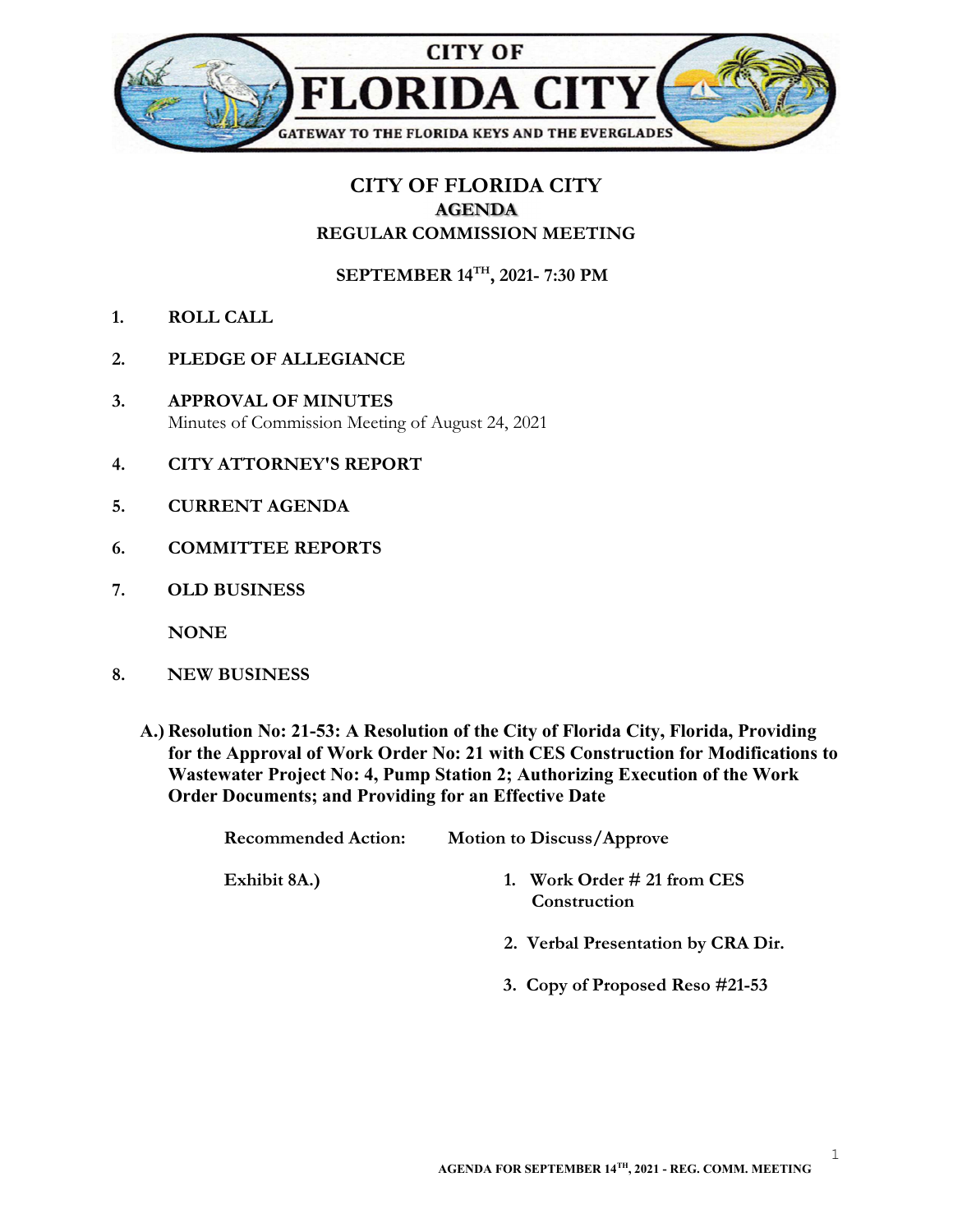B.) Resolution No: 21-54- A Resolution of the City of Florida City, Florida, approving a Final Plat for "Aurora Subdivision" for parcels with Folio Numbers 16-7823-000-0020 and 16-7823-000-0028 located 1,200 Feet West of the Intersection of Redland Road (SW 187<sup>th</sup> Ave) with West Palm Drive (SW 344<sup>th</sup> St), Florida City, Fl

| <b>Recommended Action:</b> | <b>Motion to Discuss/Approve</b>          |
|----------------------------|-------------------------------------------|
| Exhibit 8B.)               | 1. Memo from City Engineer dd<br>08/24/21 |
|                            | 2. Verbal Presentation by City Engineer   |
|                            | 3. Copy of Proposed Reso #21-54           |

C.) Resolution No: 21-55- A Resolution of the City Commission of the City of Florida City, Florida, Approving Florida Power and Light Invoices for Upgraded Electrical Services to Wastewater Pump Station 16 in the amount of \$47,224.57; Providing for an Effective Date

| <b>Recommended Action:</b> | <b>Motion to Discuss/Approve</b>   |
|----------------------------|------------------------------------|
| Exhibit 8C.)               | 1. Copy of Payment Coupons         |
|                            | 2. Verbal Presentation by CRA Dir. |
|                            | 3. Copy of Proposed Reso #21-55    |

D.) Resolution No: 21-56- A Resolution of the City Commission of the City of Florida City, Florida, Approving An Agreement with Baljet Environmental, Inc. to Provide Construction Management and Observation Services for the Construction of Projects 7 and 13, West Palm Drive Pump Station and Force Main, in the amount of \$96,114, Funded as part of the Department of Environmental Protections' Revolving Loan Fund Program; providing for an effective date

| <b>Recommended Action:</b> | <b>Motion to Discuss/Approve</b>                    |
|----------------------------|-----------------------------------------------------|
| Exhibit 8D.)               | 1. Letter from City Eng. dd $08/24/21$              |
|                            | 2. Verbal Presentation by City Engineer             |
|                            | 3. Copy of Proposed Reso #21-56 with<br>attachments |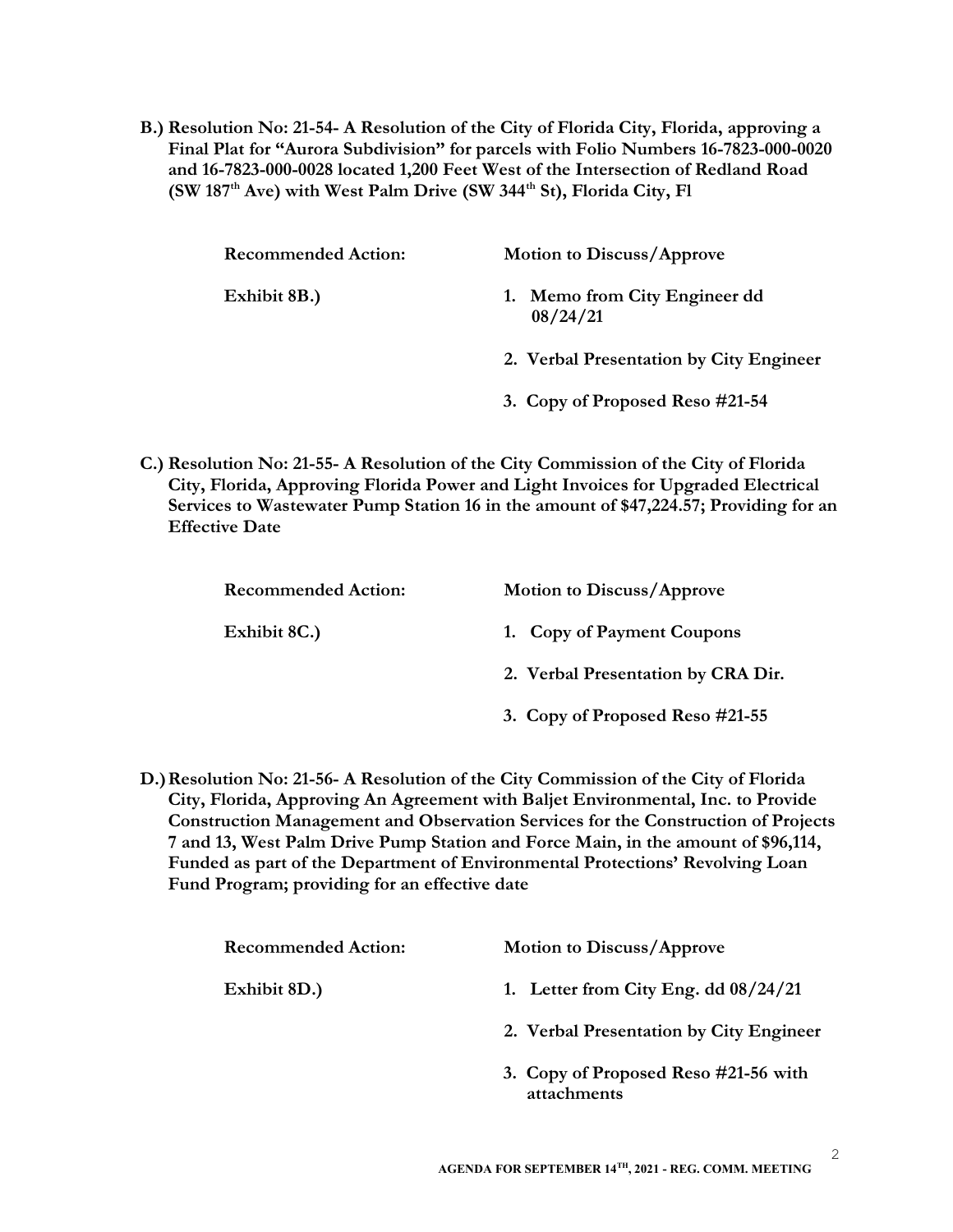E.) Resolution No: 21-57- A Resolution of the City of Florida City, Florida, Approving the Tentative Plat of "SEBASTIAN Place", A Subdivision from eight Parcel with Folio Numbers: 16-7919-001-0321, 16-7919-001-0325, 16-7919-002-0250, 16-7919-002-0260, 16-7919-002-0270, 16-7919-002-0290, 16-7919-003-0300 & 16-7919-003-0310 located approximately on the North Side of East Palm Drive (SW 344<sup>th</sup> St) Between NE 6<sup>th</sup> Ave (SW 172<sup>nd</sup> Ave) and Factory Shops Blvd, Florida City, Florida

| <b>Recommended Action:</b> | <b>Motion to Discuss/Approve</b>        |
|----------------------------|-----------------------------------------|
| Exhibit 8E.)               | 1. Letter from City Eng. dd $09/07/21$  |
|                            | 2. Verbal Presentation by City Engineer |
|                            | 3. Copy of Proposed Reso #21-57         |

F.) Resolution No: 21-58- A Resolution of the City Commission of the City of Florida City, Florida, Ratifying the execution of Interim Contract Extension Two With Disaster Program and Operations; Providing for an Effective Date

| <b>Recommended Action:</b> | <b>Motion to Discuss/Approve</b>   |
|----------------------------|------------------------------------|
| Exhibit 8F.)               | 1. Copy of Amendment Two Agreement |
|                            | 2. Verbal Presentation by CRA Dir. |
|                            | 3. Copy of Proposed Reso #21-58    |

G.)Resolution No: 21-59- A Resolution of the City of Florida City, Florida, Adopting the Fiscal Year 2021-2022 Budget for the Community Redevelopment Agency in the amount of \$12,503,954 and Directing the Executive Director to Submit Said Budget to Miami-Dade County Board of County Commissioners for their Approval; Providing for an Effective Date

| <b>Recommended Action:</b> | <b>Motion to Discuss/Approve</b>   |
|----------------------------|------------------------------------|
| Exhibit 8G.)               | 1. Copy of CRA Proposed Budget     |
|                            | 2. Verbal Presentation by CRA Dir. |
|                            | 3. Copy of Proposed Reso #21-59    |